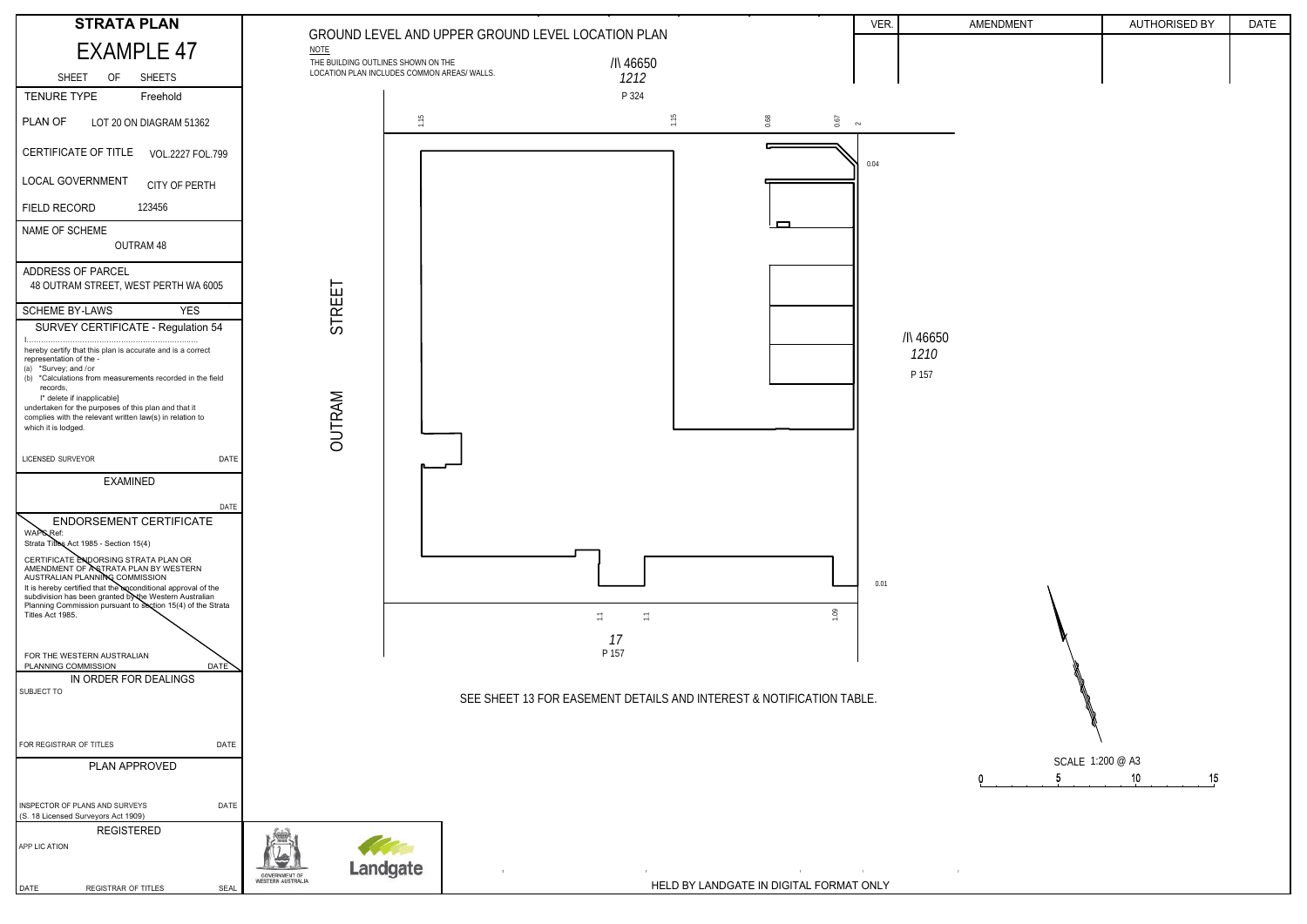

 $\mathbf 0$ 

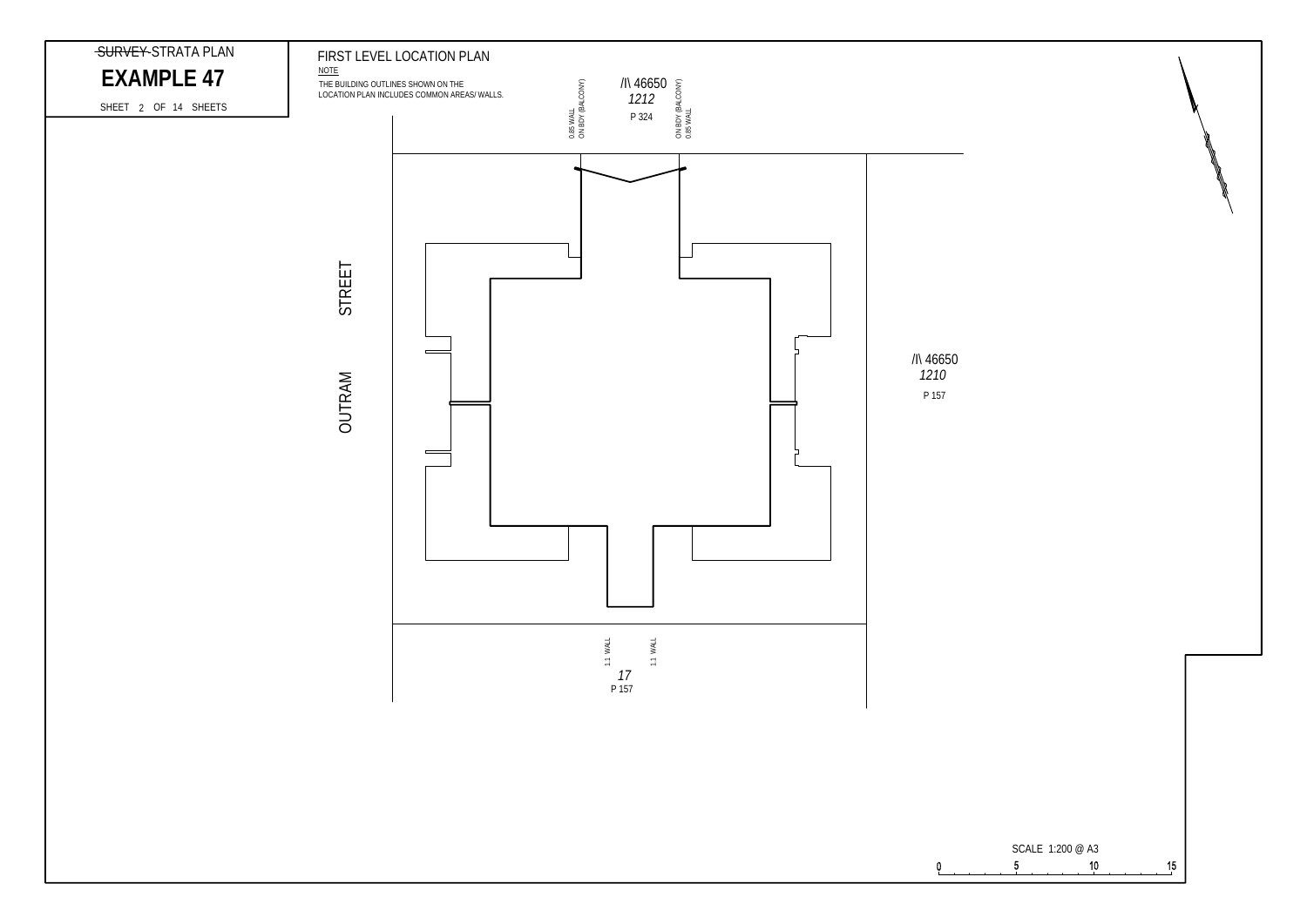

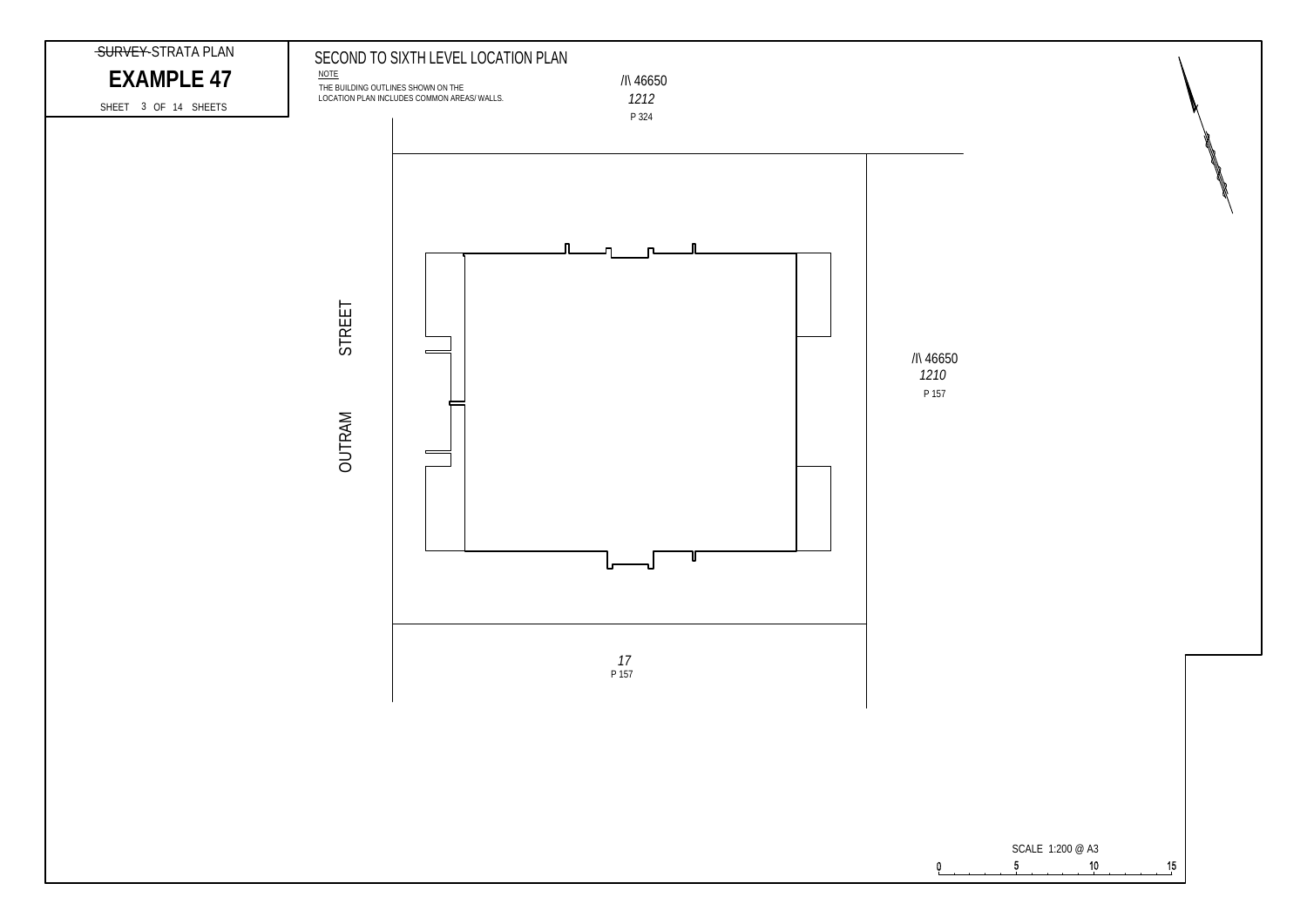#### KEY

*Q* : CENTRELINE OF PILLAR PRODUCED

C : CARBAY

FOR OTHER PARTS OF LOTS 6,7,8 & 9, SEE SHEET 8 OF 14 SHEETS. FOR OTHER PARTS OF LOT 1, SEE SHEET 7 OF 14 SHEETS.

THE STRATUM OF THE CARBAYS SHOWN ON THE STRATA PLAN EXTEND FROM THE UPPER SURFACE OF ITS FLOOR TO THE UNDER SURFACE OF THE CEILING OR THE PROJECTION OF THE UNDER SURFACE OF THE CEILING WHERE NOT COVERED.

ALL CARBAY ANGLES ARE 90° UNLESS SHOWN OTHERWISE.

ALL DISTANCES SHOWN ARE FROM THE EXTERNAL SURFACES OF THE WALLS UNLESS STATED OTHERWISE.



BASEMENT LEVEL PLAN

## SURVEY-STRATA PLAN

## EXAMPLE 47

ALL PILLARS ARE COMMON PROPERTY.

FOR OTHER PARTS OF LOTS 14,16 & 17, SEE SHEET 10 OF 14 SHEETS. FOR OTHER PARTS OF LOTS 10,11,12 & 13, SEE SHEET 9 OF 14 SHEETS. FOR OTHER PARTS OF LOT 24, SEE SHEET 12 OF 14 SHEETS. FOR OTHER PARTS OF LOTS 18 & 21, SEE SHEET 11 OF 14 SHEETS. FOR OTHER PART OF LOT 25 & 26, SEE SHEET 5 OF 14 SHEETS.

UNLESS STATED OTHERWISE, ALL WALLS EXTERNAL TO THE PART LOTS AND BUILDING ARE COMMON PROPERTY.

4 SHEET OF 14 SHEETS



PERIMETER

SEE SHEET 13 OF 14 SHEETS FOR EASEMENT DETAILS REGARDING RL'S AT POSITIONS LABELLED  $\textcircled{4} \textcircled{9} \textcircled{1} \textcircled{2} \textcircled{1} \textcircled{3} \textcircled{4} \textcircled{1}$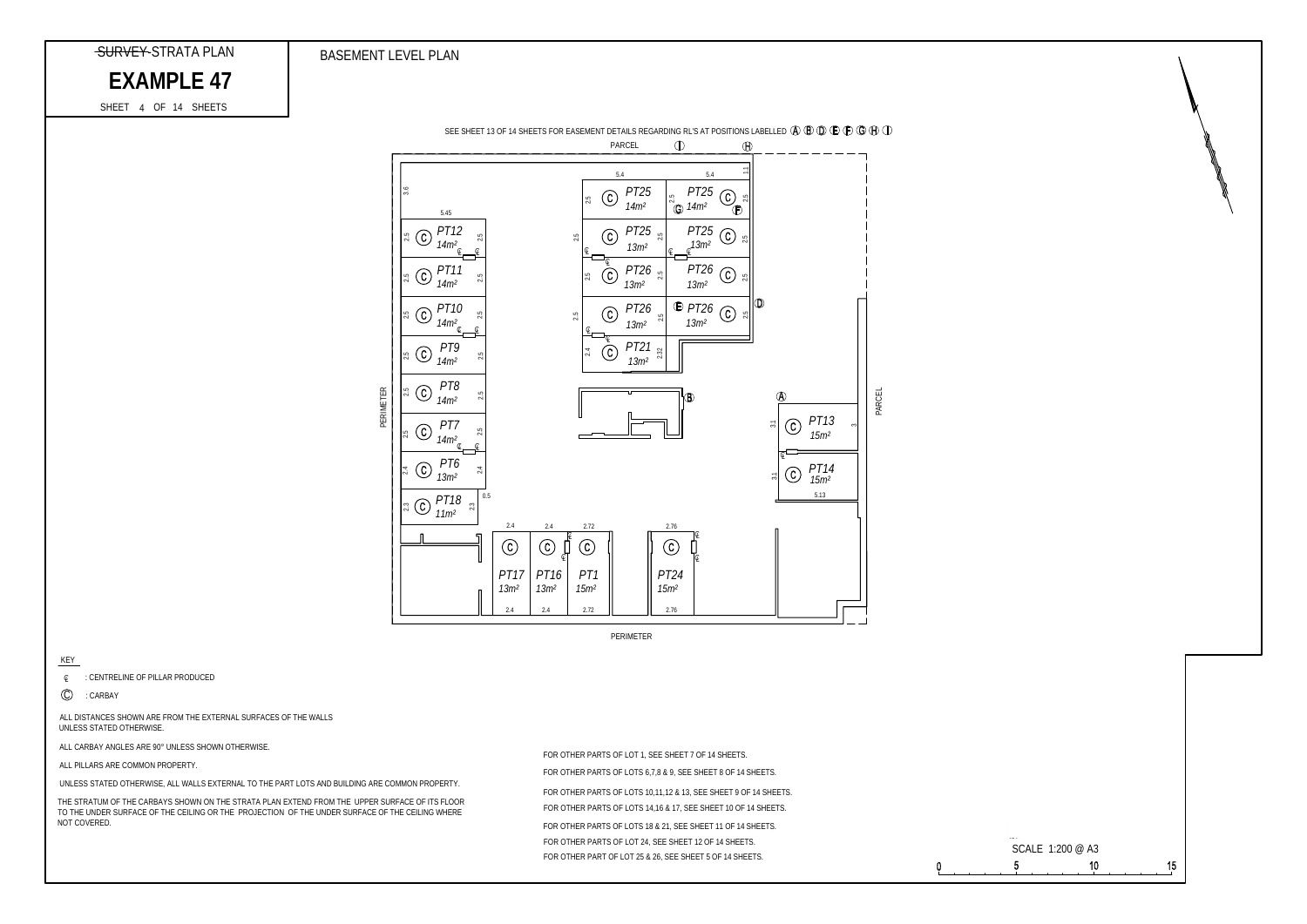



### SEE SHEET 14 FOR CROSS-SECTION VIEW OFCAR STACKERS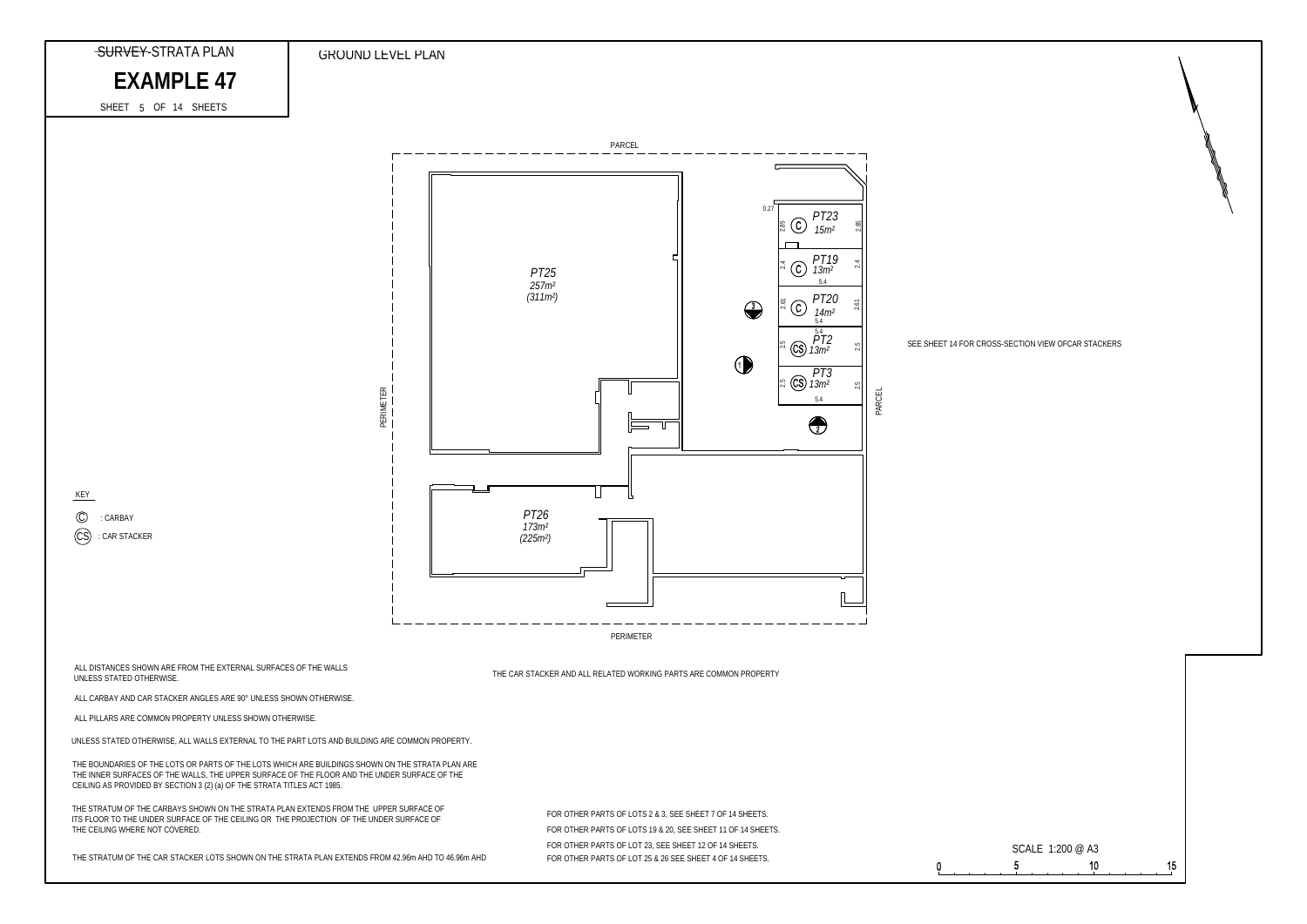

### SEE SHEET 14 FOR CROSS-SECTION VIEW OFCAR STACKERS

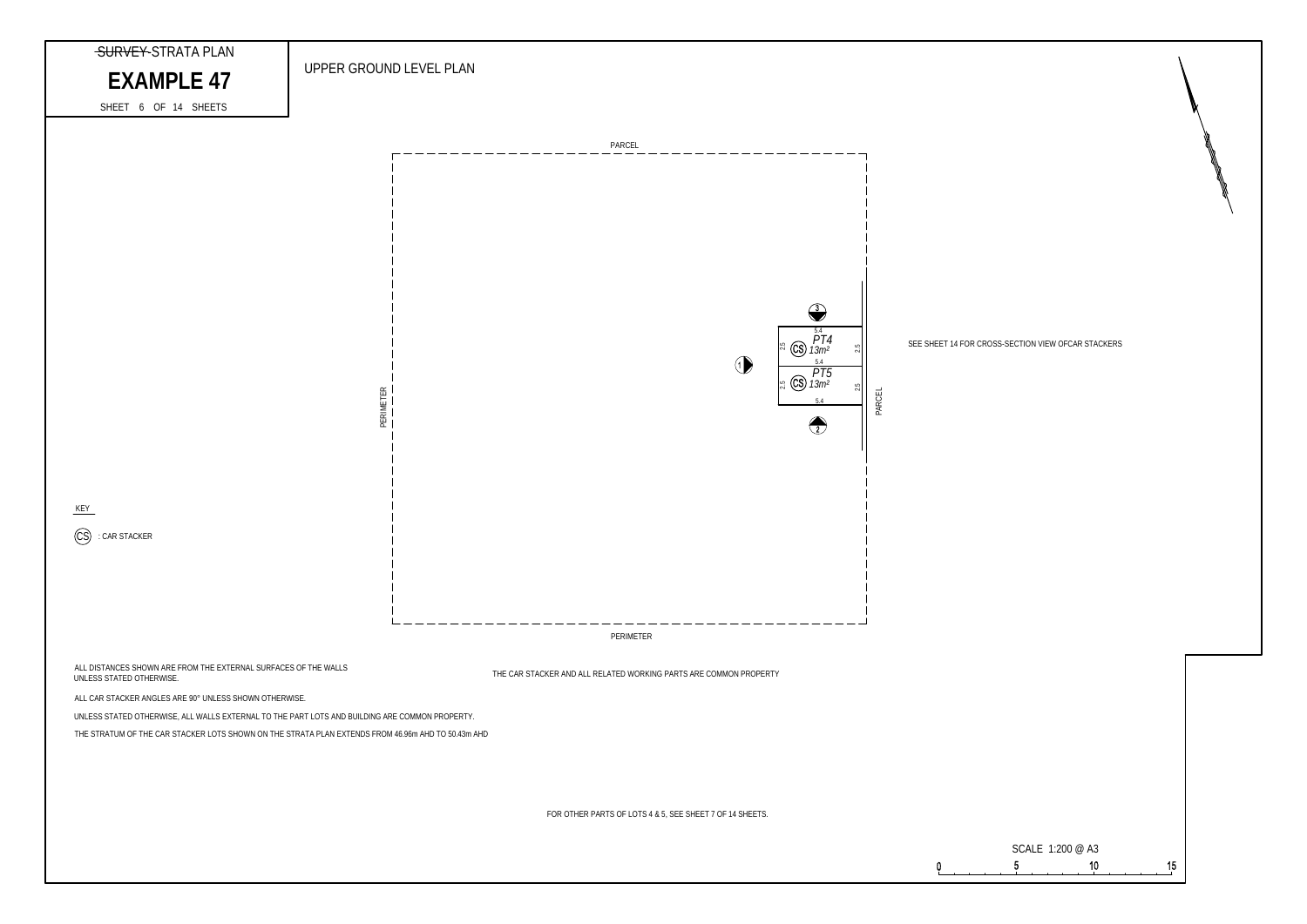# EXAMPLE 47 PIRST LEVEL PLAN

### *PT5 BALCONY 9m² PT5 52m² (74m²) PT4 PT1 BALCONY BALCONY 42m² 48m² PT1 PT4 50m² 49m² (113m²)*  $\Rightarrow$ *(104m²) PT2 PT3*  $\equiv$  $\overline{\phantom{a}}$ *53m² 52m²* ▅ *(112m²) (105m²) PT2 PT3 BALCONY BALCONY 46m² 40m²*



 $\Omega$ 

7 SHEET OF 14 SHEETS

SURVEY-STRATA PLAN

THE BOUNDARIES OF THE BALCONIES SHOWN ON THE STRATA PLAN EXTENDS FROM THE OUTER SURFACE OF THE BUILDING WALLS TO THE OUTSIDE EGDE OF THE BALCONY SLAB. WHERE 2 BALCONIES SHARE A COMMON WALL, THE CENTRE PLANE OR THE PROJECTION OF THE CENTRE PLANE OF THAT WALL IS THE BOUNDARY.

FOR OTHER PARTS OF LOTS 2 & 3 SEE SHEET 5 OF 14 SHEETS. FOR OTHER PART OF LOT 1, SEE SHEET 4 OF 14 SHEETS. FOR OTHER PART OF LOTS 4 & 5 SEE SHEET 6 OF 14 SHEETS.

THE STRATUM OF THE BALCONIES SHOWN ON THE STRATA PLAN EXTENDS FROM THE UPPER SURFACE OF THE FLOOR TO THE UNDER SURFACE OF THE CEILING OR THE PROJECTION OF THE UNDER SURFACE OF THE CEILING WHERE NOT COVERED

UNLESS STATED OTHERWISE, ALL WALLS EXTERNAL TO THE PART LOTS AND BUILDING ARE COMMON PROPERTY.

THE BOUNDARIES OF THE LOTS OR PARTS OF THE LOTS WHICH ARE BUILDINGS SHOWN ON THE STRATA PLAN ARE THE INNER SURFACES OF THE WALLS, THE UPPER SURFACE OF THE FLOOR AND THE UNDER SURFACE OF THE CEILING AS PROVIDED BY SECTION 3 (2) (a) OF THE STRATA TITLES ACT 1985.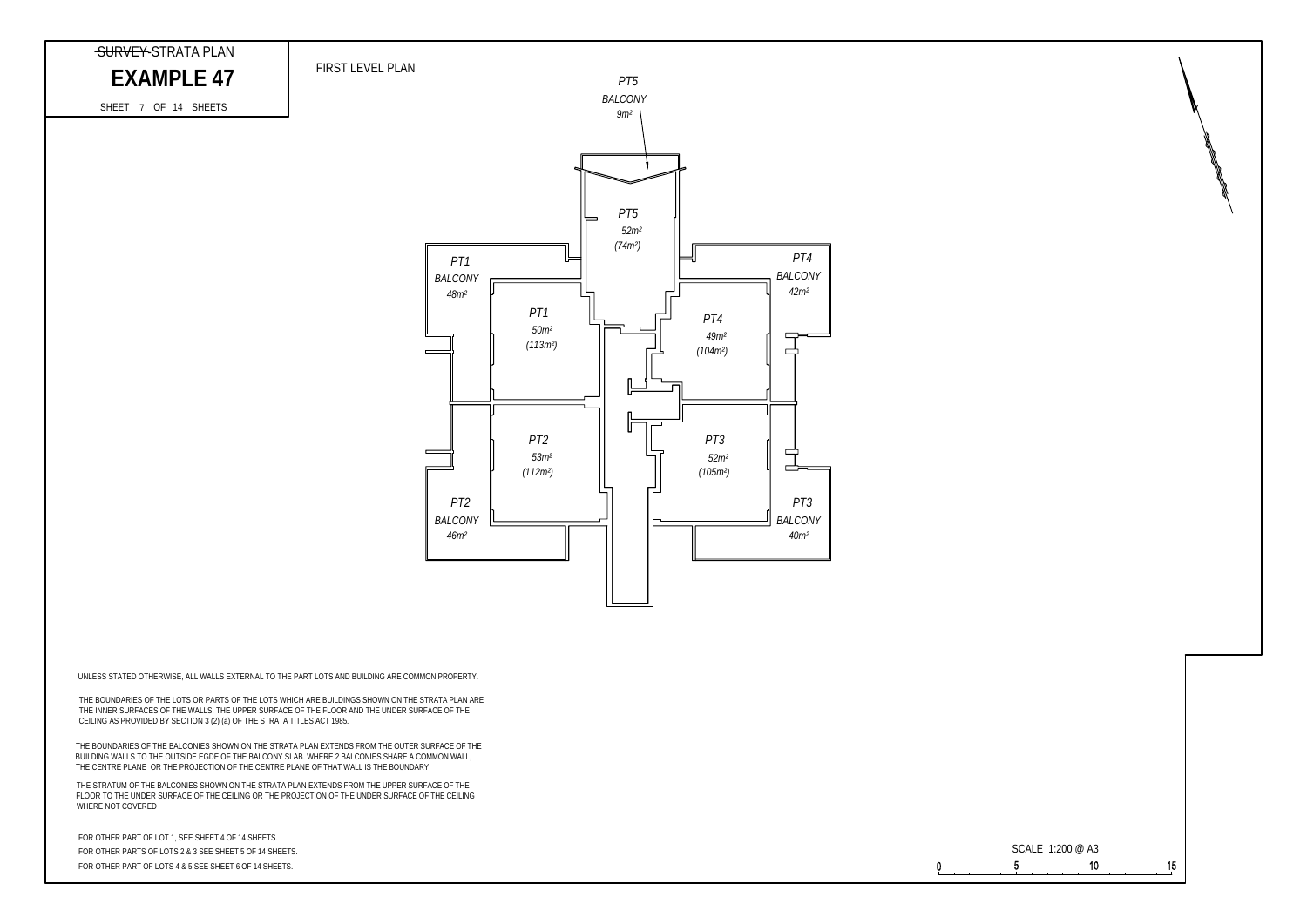FOR OTHER PART OF LOTS 6 TO 9, SEE SHEET 4 OF 14 SHEETS.

 $\Omega$ 





THE BOUNDARIES OF THE BALCONIES SHOWN ON THE STRATA PLAN EXTENDS FROM THE OUTER SURFACE OF THE BUILDING WALLS TO THE OUTSIDE EGDE OF THE BALCONY SLAB. WHERE 2 BALCONIES SHARE A COMMON WALL, THE CENTRE PLANE OR THE PROJECTION OF THE CENTRE PLANE OF THAT WALL IS THE BOUNDARY.

THE STRATUM OF THE BALCONIES SHOWN ON THE STRATA PLAN EXTENDS FROM THE UPPER SURFACE OF THE FLOOR TO THE UNDER SURFACE OF THE CEILING OR THE PROJECTION OF THE UNDER SURFACE OF THE CEILING WHERE NOT COVERED

UNLESS STATED OTHERWISE, ALL WALLS EXTERNAL TO THE PART LOTS AND BUILDING ARE COMMON PROPERTY.

THE BOUNDARIES OF THE LOTS OR PARTS OF THE LOTS WHICH ARE BUILDINGS SHOWN ON THE STRATA PLAN ARE THE INNER SURFACES OF THE WALLS, THE UPPER SURFACE OF THE FLOOR AND THE UNDER SURFACE OF THE CEILING AS PROVIDED BY SECTION 3 (2) (a) OF THE STRATA TITLES ACT 1985.

### SECOND LEVEL PLAN

## SURVEY-STRATA PLAN

EXAMPLE 47

SHEET 8 OF 14 SHEETS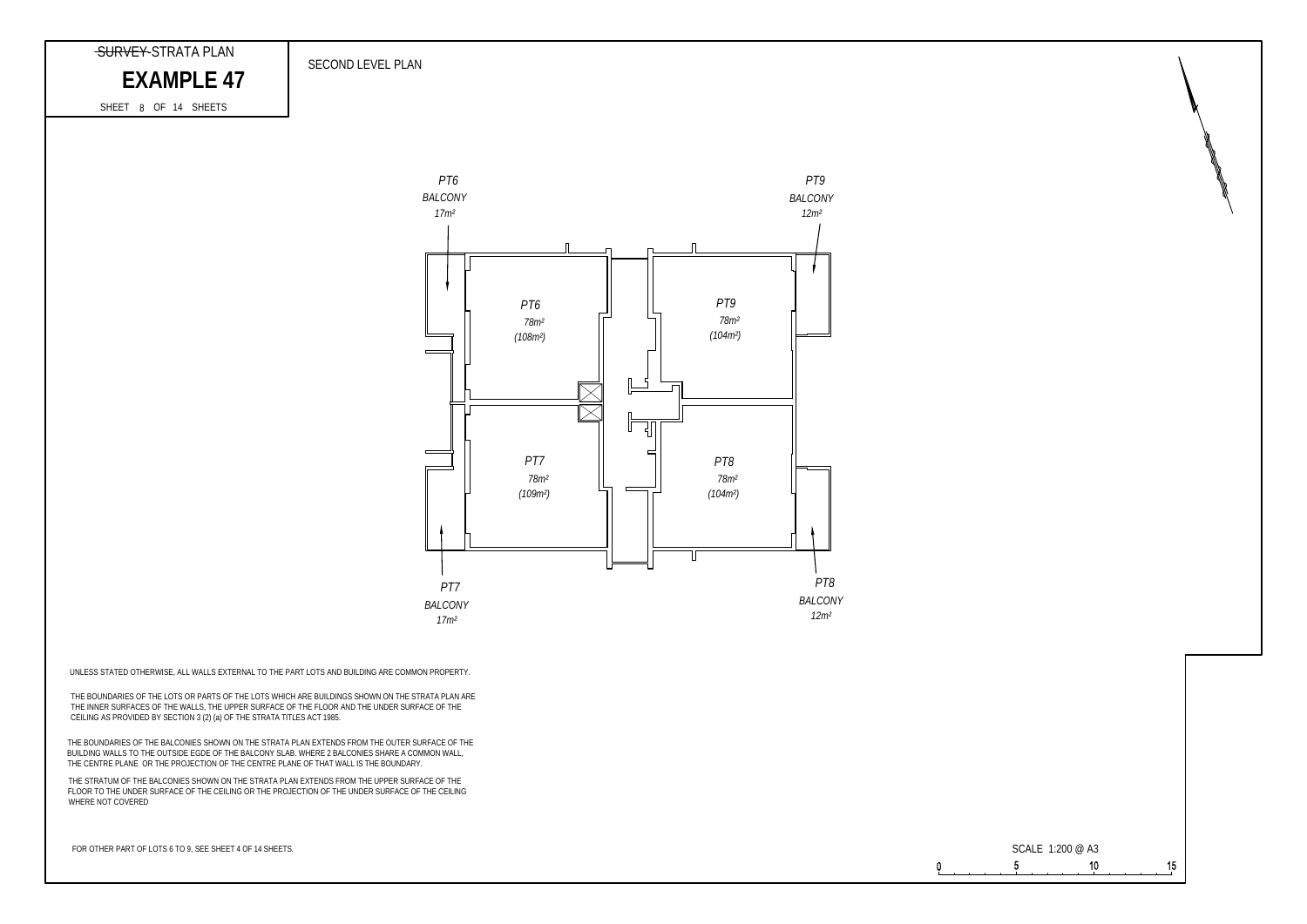SHEET 9 OF 14 SHEETS

EXAMPLE 47

FOR OTHER PART OF LOTS 10 TO 13, SEE SHEET 4 OF 14 SHEETS.





THE BOUNDARIES OF THE BALCONIES SHOWN ON THE STRATA PLAN EXTENDS FROM THE OUTER SURFACE OF THE BUILDING WALLS TO THE OUTSIDE EGDE OF THE BALCONY SLAB. WHERE 2 BALCONIES SHARE A COMMON WALL, THE CENTRE PLANE OR THE PROJECTION OF THE CENTRE PLANE OF THAT WALL IS THE BOUNDARY.

THE STRATUM OF THE BALCONIES SHOWN ON THE STRATA PLAN EXTENDS FROM THE UPPER SURFACE OF THE FLOOR TO THE UNDER SURFACE OF THE CEILING OR THE PROJECTION OF THE UNDER SURFACE OF THE CEILING WHERE NOT COVERED

UNLESS STATED OTHERWISE, ALL WALLS EXTERNAL TO THE PART LOTS AND BUILDING ARE COMMON PROPERTY.

THE BOUNDARIES OF THE LOTS OR PARTS OF THE LOTS WHICH ARE BUILDINGS SHOWN ON THE STRATA PLAN ARE THE INNER SURFACES OF THE WALLS, THE UPPER SURFACE OF THE FLOOR AND THE UNDER SURFACE OF THE CEILING AS PROVIDED BY SECTION 3 (2) (a) OF THE STRATA TITLES ACT 1985.

THIRD LEVEL PLAN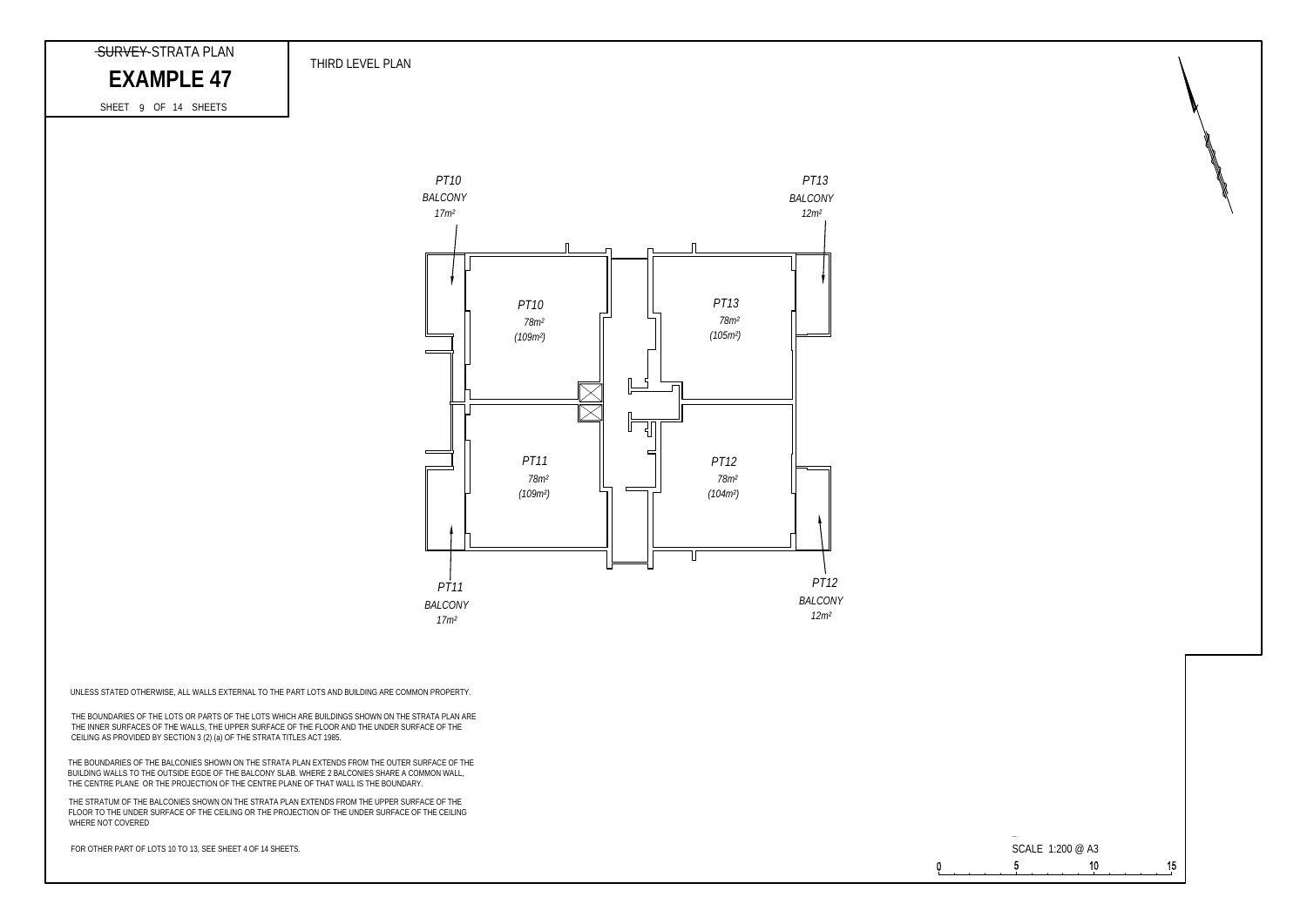EXAMPLE 47





FOR OTHER PART OF LOTS 14,16 & 17, SEE SHEET 4 OF 14 SHEETS.

 $\Omega$ 

THE BOUNDARIES OF THE BALCONIES SHOWN ON THE STRATA PLAN EXTENDS FROM THE OUTER SURFACE OF THE BUILDING WALLS TO THE OUTSIDE EGDE OF THE BALCONY SLAB. WHERE 2 BALCONIES SHARE A COMMON WALL, THE CENTRE PLANE OR THE PROJECTION OF THE CENTRE PLANE OF THAT WALL IS THE BOUNDARY.

THE STRATUM OF THE BALCONIES SHOWN ON THE STRATA PLAN EXTENDS FROM THE UPPER SURFACE OF THE FLOOR TO THE UNDER SURFACE OF THE CEILING OR THE PROJECTION OF THE UNDER SURFACE OF THE CEILING WHERE NOT COVERED

UNLESS STATED OTHERWISE, ALL WALLS EXTERNAL TO THE PART LOTS AND BUILDING ARE COMMON PROPERTY.

THE BOUNDARIES OF THE LOTS OR PARTS OF THE LOTS WHICH ARE BUILDINGS SHOWN ON THE STRATA PLAN ARE THE BOOKBAKING OF THE LOTD CHANNING OF THE EDITO MIKRONING BOILBANDS ON THE UNDER SURFACE OF THE THE THE UNDER SURFACE OF THE CEILING AS PROVIDED BY SECTION 3 (2) (a) OF THE STRATA TITLES ACT 1985.

FOURTH LEVEL PLAN

#### SHEET 10 OF 14 SHEETS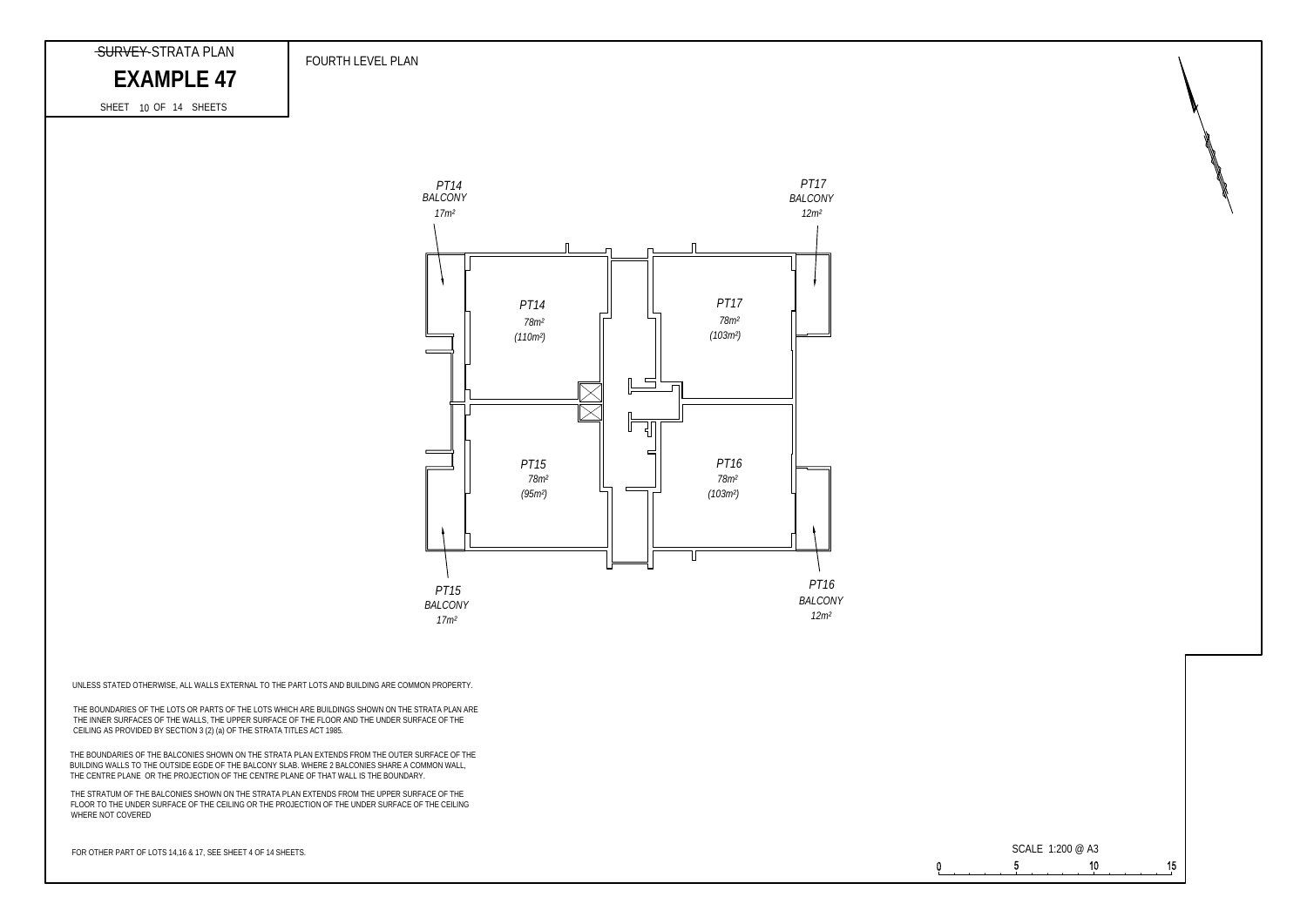# EXAMPLE 47



FOR OTHER PART OF LOTS 18 & 21, SEE SHEET 4 OF 14 SHEETS. FOR OTHER PART OF LOTS 19 & 20, SEE SHEET 5 OF 14 SHEETS.

 $\Omega$ 



FIFTH LEVEL PLAN

11 SHEET OF 14 SHEETS

THE BOUNDARIES OF THE BALCONIES SHOWN ON THE STRATA PLAN EXTENDS FROM THE OUTER SURFACE OF THE BUILDING WALLS TO THE OUTSIDE EGDE OF THE BALCONY SLAB. WHERE 2 BALCONIES SHARE A COMMON WALL, THE CENTRE PLANE OR THE PROJECTION OF THE CENTRE PLANE OF THAT WALL IS THE BOUNDARY.

THE STRATUM OF THE BALCONIES SHOWN ON THE STRATA PLAN EXTENDS FROM THE UPPER SURFACE OF THE FLOOR TO THE UNDER SURFACE OF THE CEILING OR THE PROJECTION OF THE UNDER SURFACE OF THE CEILING WHERE NOT COVERED

UNLESS STATED OTHERWISE, ALL WALLS EXTERNAL TO THE PART LOTS AND BUILDING ARE COMMON PROPERTY.

THE BOUNDARIES OF THE LOTS OR PARTS OF THE LOTS WHICH ARE BUILDINGS SHOWN ON THE STRATA PLAN ARE THE INNER SURFACES OF THE WALLS, THE UPPER SURFACE OF THE FLOOR AND THE UNDER SURFACE OF THE CEILING AS PROVIDED BY SECTION 3 (2) (a) OF THE STRATA TITLES ACT 1985.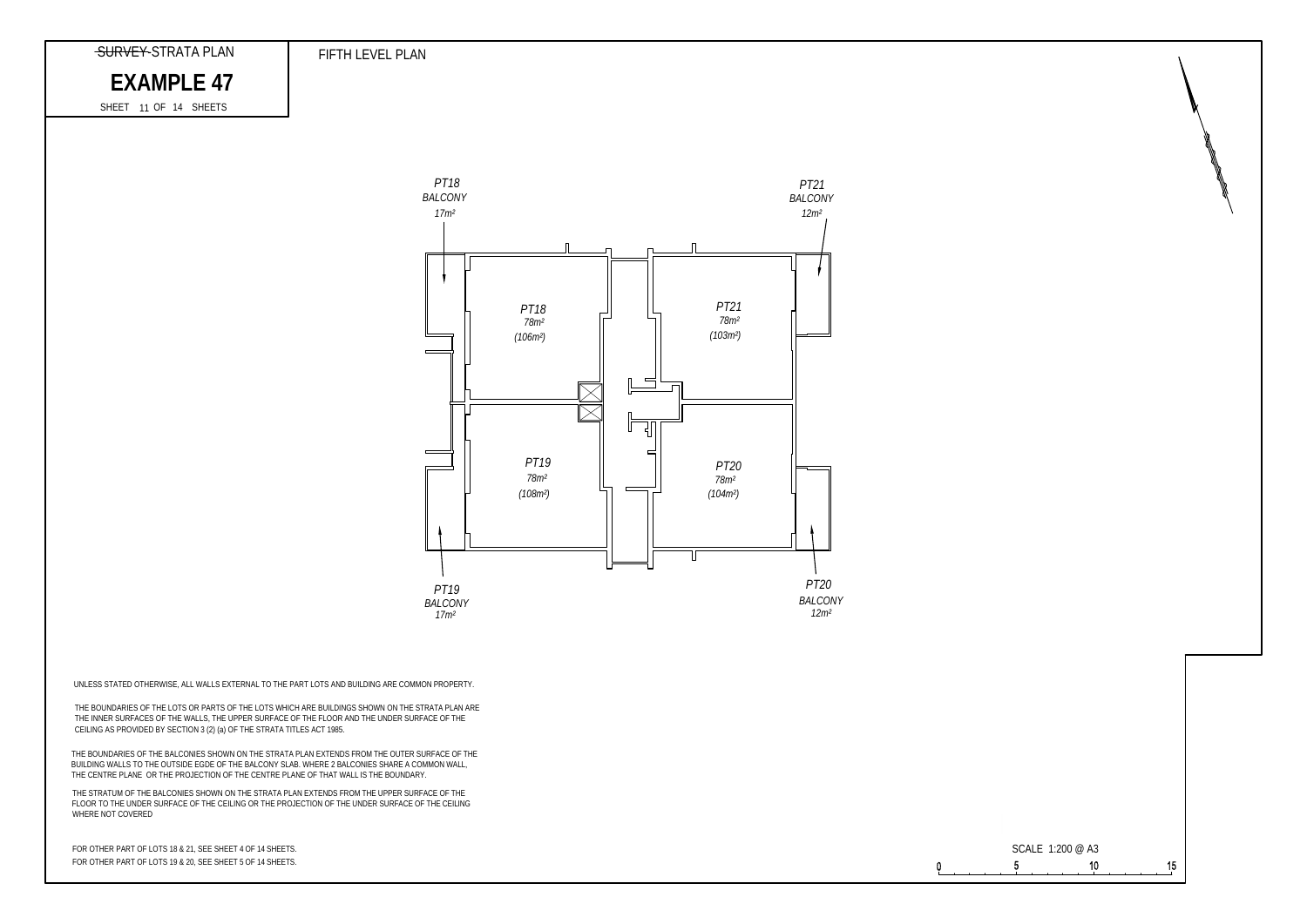

FOR OTHER PART OF LOT 23, SEE SHEET 5 OF 14 SHEETS. FOR OTHER PART OF LOT 24, SEE SHEET 4 OF 14 SHEETS.



SIXTH LEVEL PLAN

### SURVEY-STRATA PLAN

## EXAMPLE 47

12 SHEET OF 14 SHEETS

THE BOUNDARIES OF THE BALCONIES SHOWN ON THE STRATA PLAN EXTENDS FROM THE OUTER SURFACE OF THE BUILDING WALLS TO THE OUTSIDE EGDE OF THE BALCONY SLAB. WHERE 2 BALCONIES SHARE A COMMON WALL, THE CENTRE PLANE OR THE PROJECTION OF THE CENTRE PLANE OF THAT WALL IS THE BOUNDARY.

THE STRATUM OF THE BALCONIES SHOWN ON THE STRATA PLAN EXTENDS FROM THE UPPER SURFACE OF THE FLOOR TO THE UNDER SURFACE OF THE CEILING OR THE PROJECTION OF THE UNDER SURFACE OF THE CEILING WHERE NOT COVERED

UNLESS STATED OTHERWISE, ALL WALLS EXTERNAL TO THE PART LOTS AND BUILDING ARE COMMON PROPERTY.

THE BOUNDARIES OF THE LOTS OR PARTS OF THE LOTS WHICH ARE BUILDINGS SHOWN ON THE STRATA PLAN ARE THE INNER SURFACES OF THE WALLS, THE UPPER SURFACE OF THE FLOOR AND THE UNDER SURFACE OF THE CEILING AS PROVIDED BY SECTION 3 (2) (a) OF THE STRATA TITLES ACT 1985.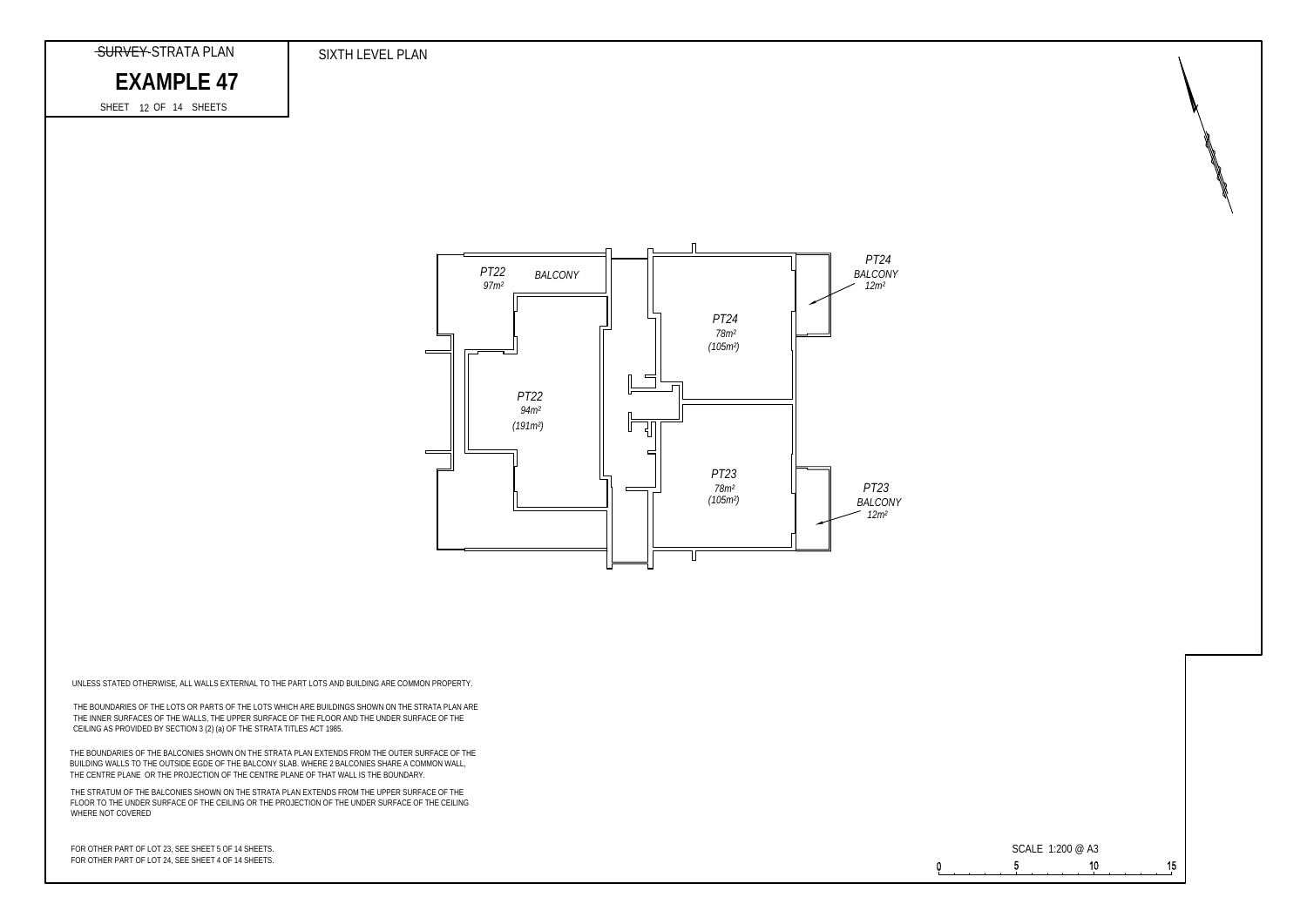

| <b>OMMENTS</b>                                          |  |
|---------------------------------------------------------|--|
| HT (REFER TO ISOMETRIC VIEW FOR RL'S)                   |  |
| Im AHD (TOP OF BASEMENT FLOOR WITHIN<br>ID (2.6m ABOVE) |  |
| 2m AHD (TOP OF BASEMENT FLOOR WITHIN<br>ID (2.6m ABOVE) |  |
|                                                         |  |
|                                                         |  |
|                                                         |  |
|                                                         |  |
|                                                         |  |